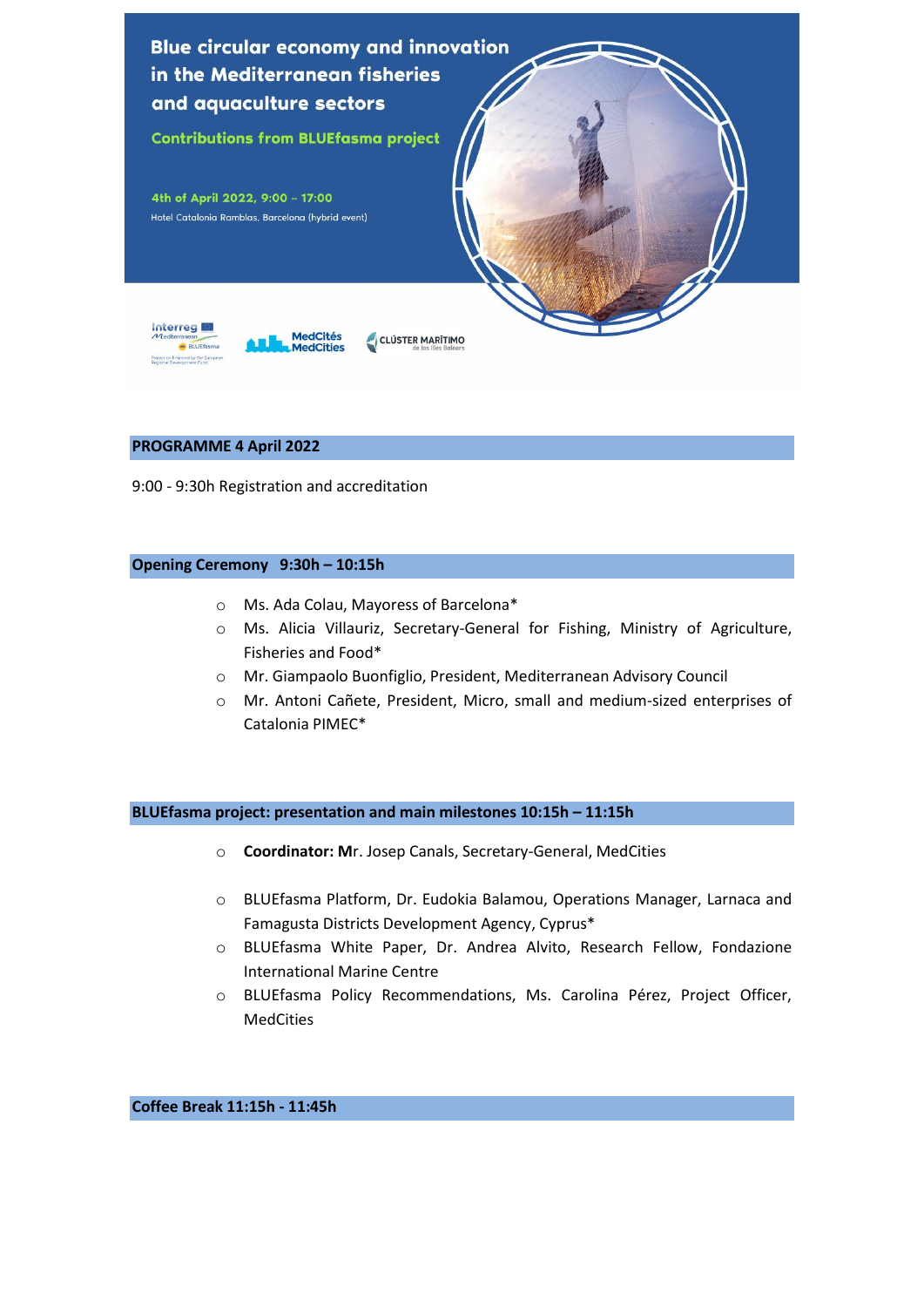### **Round table 1 11:45h - 12:30h Fishing**

- **The BLUEfasma project provides key messages to local, regional and national policy makers and SMEs/clusters/networks operating in these sectors. Towards a sustainable blue circular economy in the EU fisheries sector.**
	- o **Coordinator:** Ms. Silvia Solís, Deputy Director General for Economic Sustainability and Social Affairs, Ministry of Agriculture, Fisheries and Food
	- o **Panellists\***

**Scope:** This session aims to provide ideas and foster a debate on the prospects for the blue economy in the future and in line with the policy objectives set out in the field of fisheries. It will consider the intersection of the marine environment, the circular economy, policy and technology, along with the investment opportunities available, to discuss how the blue economy can provide space for new efforts and opportunities.

## **Round table 2 12:30h – 13:15h Recreational fishing**

- **Sustainable recreational fishing and governance** 
	- o **Coordinator:** Ms. Rosario Allué Puyuelo, Deputy Director General for Maritime Policy, Control and Training, Government of Catalonia
	- o **Panellists**\*

**Scope:** This plenary session will aim to provide fresh ideas and encourage a debate on the prospects of the blue economy. Harmonisation and shared spaces, sustainable facilities and services.

# **Buffet Lunch 13:15h - 14:15h**

### **Round table 3 14:15h – 15:00h Processing and Marketing**

- **Strategies and Processes. Efficient processing and marketing: improving attitudes towards circular fisheries and aquaculture.** 
	- o **Coordinator:** Mr. Juan Mercant, Director General for Fisheries and Marine Environment, Government of the Balearic Islands\*
	- o **Panellists**\*

**Scope**: This plenary session will aim to provide fresh ideas and encourage a debate on the prospects for efficient communication and awareness-raising strategies, enhancing the technological aspect.